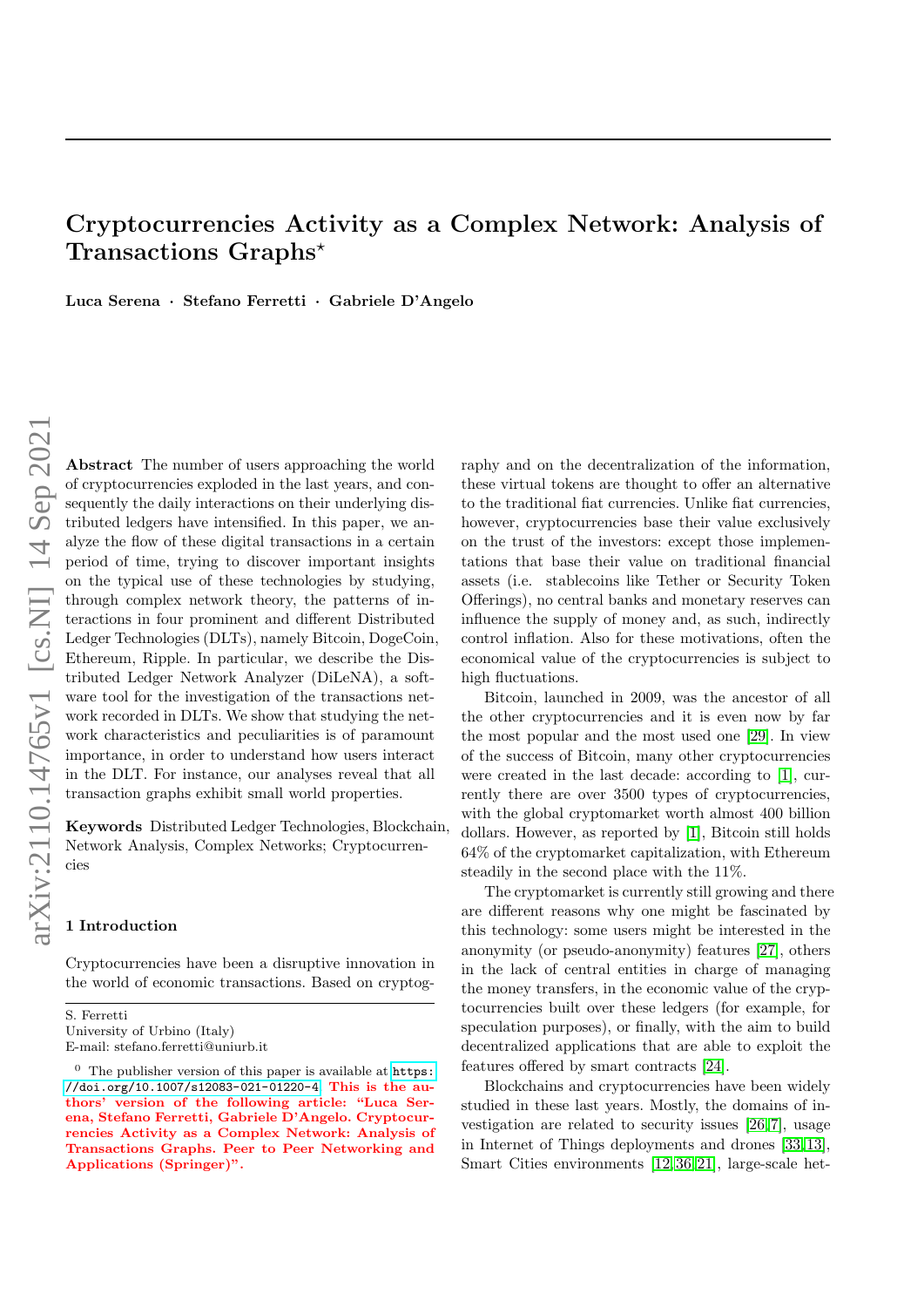erogeneous networks [\[32\]](#page-11-5), as well as on their economical impact [\[22\]](#page-10-6).

In this paper, we follow a totally different approach, in fact we perform a study of these technologies by relying on mechanisms that are typical of the (social) networks analysis (e.g. [\[37,](#page-11-6) [17\]](#page-10-7)). Thus, we study the interactions among the accounts involved in the transactions that are recorded on the Distributed Ledger Technologies (DLTs). For this purpose, the system to be studied is treated as a graph, where links are drawn when pairs of accounts have a some sort of interaction. This kind of analysis is viable, since unlike normal methods for exchanging money, the whole set of transactions is traced in the distributed ledger and furthermore it is visible to everyone [\[16\]](#page-10-8).

To this aim, we devised and implemented a novel software tool called DiLeNa (Distributed Ledger Net-work Analyzer)<sup>[1](#page-1-0)</sup>. This software is able to grab the transactions stored in the distributed ledger of different DLTs, create an abstraction of a network and then measure some important related metrics, which allow to extract some peculiar characteristics of the network. We claim that these metrics can provide insights on the respective technologies and on the use that users make of them. Specifically, in our work we apply this approach to four different DLTs, namely Bitcoin, DogeCoin, Ethereum and Ripple. The analysis on their transactions graphs reveals that the networks -some more, some less- feature a small world behaviour, and that most of the nodes have very few connections, even though some hubs with a very high degree exist. The exhibited behaviour is supposed to be influenced by the considered time interval and by the implementation features of the DLTs, so different types of transactions graphs have been taken into account. We think that the approach we propose in this paper, should help to get more information about how interactions through DLTs occur and that it could have useful applications, such as for anti-money laundering purposes.

The remainder of the paper is organized as follows. Section 2 introduces some background and related work. Section 3 describes the design choices of the software tool and deals with the critical aspects of its implementation. Section 4 analyzes the results obtained by analyzing the some relevant distributed ledgers. Finally, Sections 5 provides some concluding remarks.

# 2 Background and Related Work

In this section, some background that is essential to understand the rest of the paper is introduced. Specifically, the topics covered will be the DLT technology, the representation of complex systems as graphs and some metrics that can be used in order to evaluate the specific characteristics of a network (e.g. small world property).

## 2.1 DLT and Blockchain Technologies

Cryptocurrencies, unlike traditional banking systems, store their data into distributed ledgers, thus making the information decentralized and avoiding single points of failure. DLTs work as distributed and immutable databases and the nodes involved in the management and in the update of the DLTs check the integrity and the consistency of the data, ensuring the correctness of the system. Most of the DLTs are permissionless, meaning that no prior approval to actively participate in the system is needed.

There can be different implementations of a distributed ledger but most of the cryptocurrencies rely on the blockchain, a data structure that stores the transactions into containers called blocks, logically linked among each other through the use of cryptographic techniques. All the cryptocurrencies require a consensus strategy that allows all the nodes of the system to agree about the actual state of the distributed ledger. Also in this case, different schemes are available, but the most popular implementations use the so-called Proof of Work (PoW), requiring to solve computationally intensive crypto-puzzles in order to validate the blocks and the transactions contained therein. The act of solving the cryptographic puzzles is called "mining". Bitcoin was the first cryptocurrency launched in the market and still now is the most famous and the most used one. Recently, also Ethereum gained popularity because it allows to execute, other than simple transactions, actual contracts written with code, the so called "smart contracts".

In most of the systems, users are identified with addresses derived from their public cryptographic key and there is no trivial way to associate the addresses with the real identity of the users. So it is possible (and often happens) that certain users control multiple accounts and that multiple addresses are linked to a single account.

<span id="page-1-0"></span><sup>1</sup> An early version of this work appeared in [\[31\]](#page-11-7). This paper is an extensively revised and extended version where more than 50% is new material.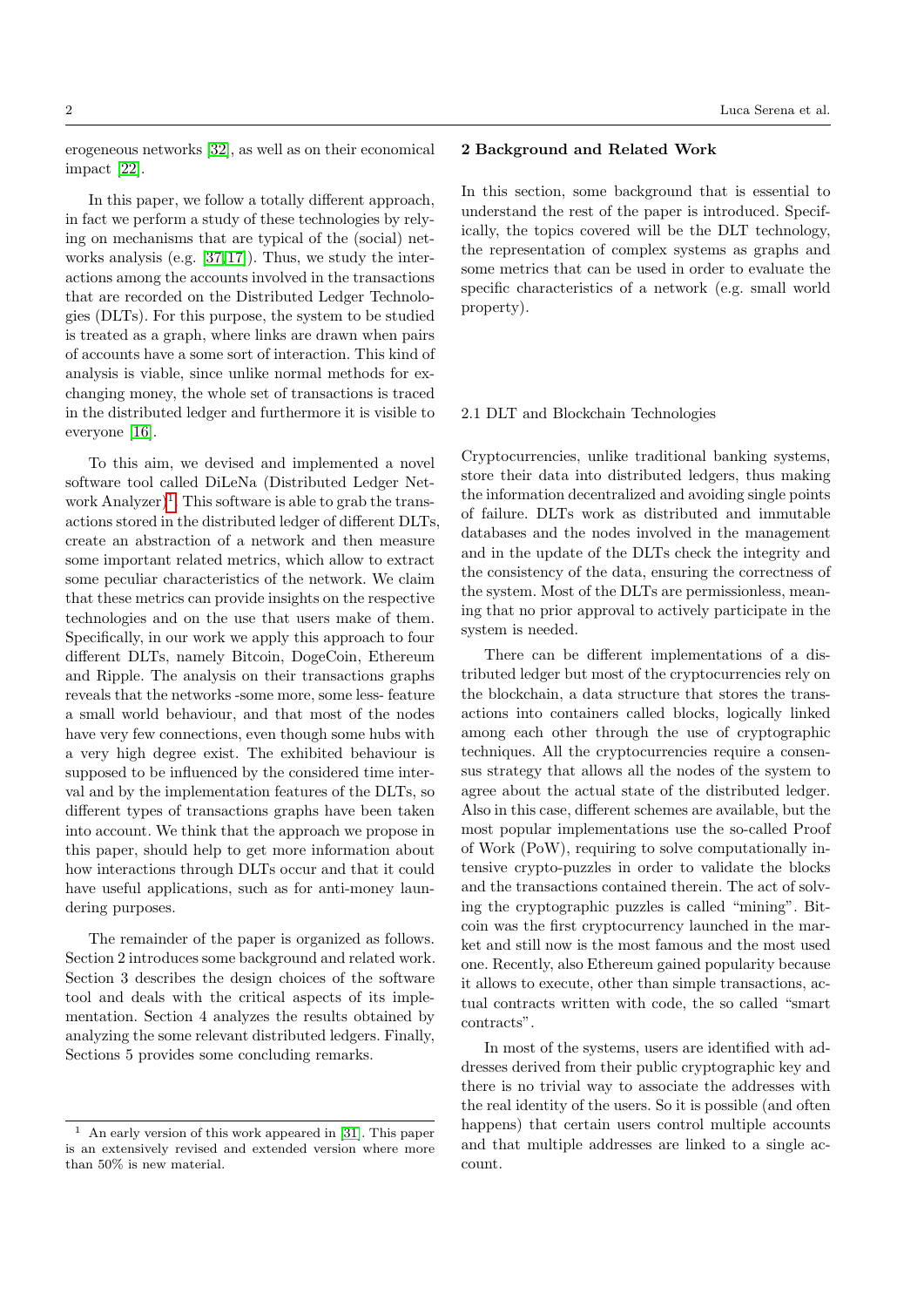#### 2.2 Graphs and Complex Systems

A graph can be an effective way to represent systems or parts of systems where different entities interact. Specifically, a graph  $G$  is a data structure defined as  $G = (V, E)$  where V is a set of entities called nodes or vertices and  $E$  is a set of edges, which are links representing connections between pairs of nodes. In directed graphs, the link relation is not necessarily commutative, while in undirected graphs the edges symbolize links in both directions: that means that if A is connected with  $B$  then  $B$  is also connected with  $A$ . Graphs can also be either weighted or unweighted, depending if the edges are marked with weights, i.e. numerical values that are able to represent different measures depending on the meaning of the graph such as distances, economical costs, number of interactions, etc.

In a graph, it is not always possible to reach each couple of nodes by following a path along the edges. A subgraph including all the nodes that can communicate with each other, through a certain path, is called a "connected component". There can be various connected components in a graph, and usually the component with the largest number of nodes is referred to as the "main component". In directed graphs a component can either be strongly or weakly connected: in the first case all the couples of nodes can communicate in both directions, in the second case the communication might be possible just in one direction.

Depending on the problem, the meaning of a graph can be different. In a map, for example, vertices may represent some locations and the weights of the edges are the distance between two nodes [\[16,](#page-10-8) [15,](#page-10-9) [14\]](#page-10-10). In our case, the vertices are addresses of a certain blockchain and the presence of an edge indicates that there has been an interaction between the two nodes (i.e. a transaction).

### 2.3 Network Topologies

The structure of a network can be described through some mathematical properties of the associate graph. Here, we focus on two specific graph topologies, i.e. random graphs and small world graphs.

The random graphs are networks completely generated by random processes and where no presence of hubs or skewed distribution is expected to occur. A typical method to generate a synthetic random graph is the Erdos-Renyi model [\[30\]](#page-11-8): it is an algorithm that takes as arguments (i) the number of nodes to be created and (ii) either the total number of edges or the probability that a link between two nodes exists. Then, the algorithm proceeds to consult iteratively random sources to decide where edges are going to be placed.

Small world networks [\[39\]](#page-11-9) are a graph topology where usually two nodes are connected by a low number of hops and where often neighbor nodes share other neighbors in common. Frequently, these graphs are characterized by the presence of cliques (i.e. subgraphs where each couple of nodes is directly linked) and hubs, which serve as connectors among highly clustered groups of nodes. Several examples of real networks that exhibit a small world structure exist, i.e. food chains, electric power grids, neural networks, telephone call graphs and social influence networks. Detecting if a graph is a small world can be useful in various application areas. For example, in medicine it can give information about how a disease spreads within a population, while in telecommunications and computer science it is possible to exploit the knowledge on the structuring of the graph in order to optimize the dissemination and the storage of data [\[11\]](#page-10-11).

Two metrics are commonly used in order to evaluate if a graph has a small world property [\[3\]](#page-10-12):

- Average shortest path length (ASPL). In unweighted graphs, the shortest path is the path that connects two nodes with the minimum number of hops. The ASPL is thus calculated averaging the shortest paths among all the couples of connected nodes. The shortest path can be computed by using the classic Dijkstra's algorithm [\[10\]](#page-10-13), and the procedure is iterated for  $n * (n-1)$  times in the worst case. The overall time complexity of the algorithm is  $O(|V|^2|E| +$  $|V|^3 log|V|$ ).
- $-$  Average clustering coefficient (ACC). The clustering coefficient of a node is the fraction that indicates the percentage of the neighbors of such a node that are in turn directly linked. It basically tells how much the friends of a node (i.e. the node neighbors) are friends among themselves. The average clustering coefficient of the whole network is obtained by averaging the clustering coefficients of all the nodes. It produces an output ranging from 0 to 1: the higher the value the more clustered is the graph.

The two mentioned metrics can be used to characterize a small network as follows. Such values have to be compared with a random graph, created with the same number of nodes and edges. Then, one can state that the graph features small world properties if, compared to a random graph of the same size, the average clustering coefficient is significantly higher and the average shortest path length similar (or smaller) [\[15\]](#page-10-9).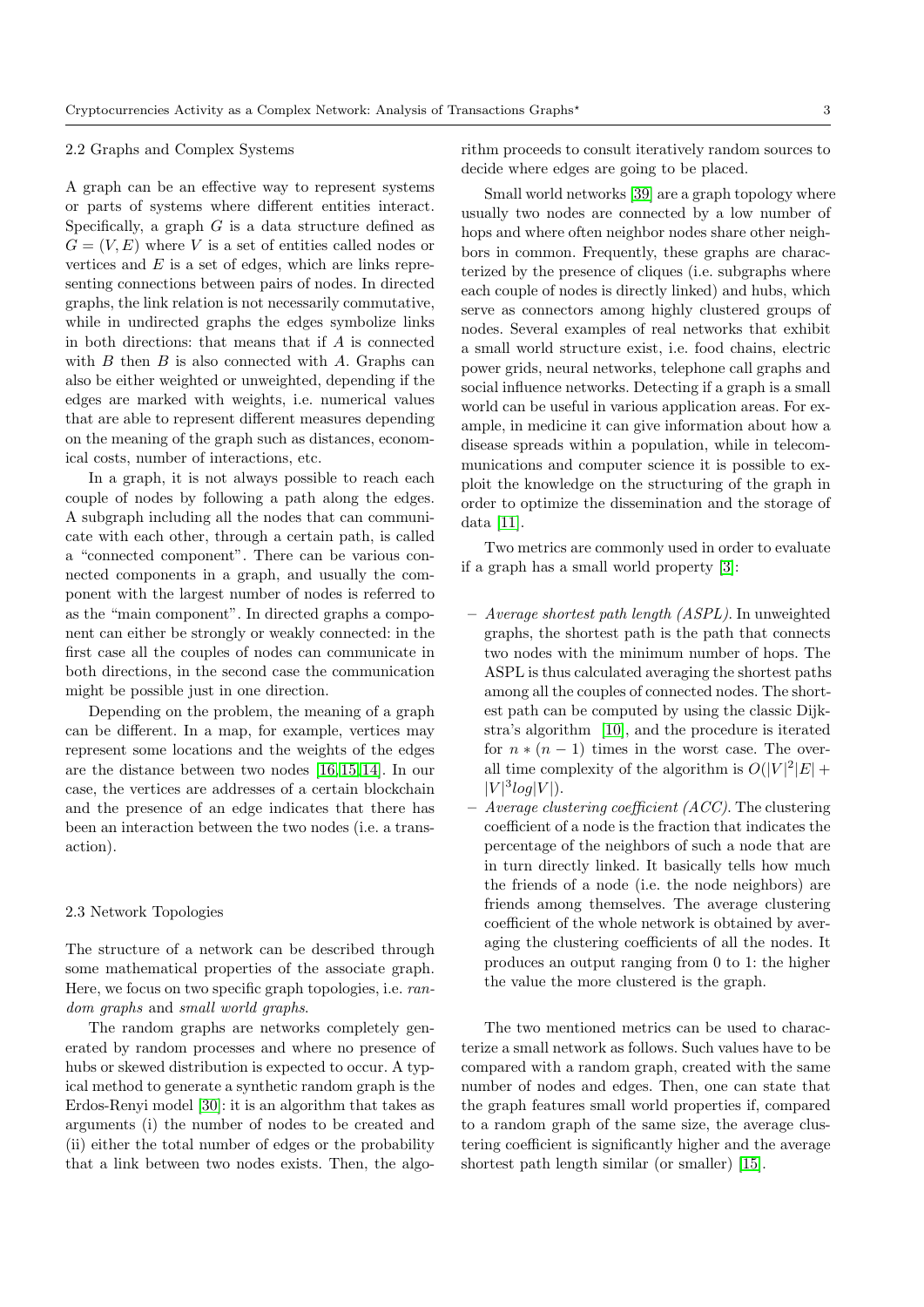In practice, all this can be measured by computing the following metrics

$$
\sigma = \frac{\frac{C}{C_r}}{\frac{L}{L_r}}
$$

In this last formula,  $C$  is the ACC of the analyzed graph and  $C_r$  is the ACC of the random graph. Similarly,  $L$  is the ASPL of the analyzed graph and  $L_r$  is the ASPL of the random graph. The higher  $\sigma$ , the more pronounced the small world behaviour is.

Other graph topologies exist, for example scale-free networks are characterized by the degree distribution following a power law. In these types of graphs there are few hubs connected with a large number of nodes, while most of the nodes are scarcely connected [\[8\]](#page-10-14).

### 3 The DiLeNa Tool

The proposed software, that is freely available on the research group website [\[9\]](#page-10-15), is modular and it is composed of two main components (as shown in Figure [1\)](#page-4-0):

- $-$  *Graph Generator*: it is in charge of downloading the transactions of the examined DLT, generated during the time interval of interest. Then, a directed graph is built, that represents the interactions among the nodes. The vertices of the graph correspond to the addresses in the DLT and, for each transaction, an edge directed from the sender to the recipient of the transactions is made (if not already existing).
- Graph Analyzer: this module is in charge of calculating the typical metrics related to the obtained graph. Among the others, the tool is able to measure the degree distribution, network clustering coefficient, as well as to identify the main component and some of its main metrics, such as the average shortest path. Moreover, the tool computes if the network is a small world, by comparing it with a corresponding random graph (with the same amount of nodes and edges).

The generated graph is stored in Pajek format [\[34\]](#page-11-10). This format is particularly efficient for our scope, since it is an optimized data encoding format for graphs, that allows to save space, by mapping the addresses (represented by hexadecimal strings of about 40 characters each) with an incremental integer. For example, one day of Bitcoin transactions (e.g. 1st September 2020) needed 125.8 MB to be stored in Pajek format, while with the standard JSON representation, the amount of memory consumed was 368.6 MB.

# 3.1 Graph Generator

As already mentioned, this module is in charge of retrieving a set of transactions, by inspecting the distributed ledger related to the cryptocurrencies under study. Needless to say, every DLT stores its transactions according to a different encoding format. Moreover, each DLT typically provides its own set of specific Application Programming Interfaces (APIs) to inquiry the ledger and retrieve contents. Thus, for each DLT a different data retrieval methodology (and software module) has been implemented.

For instance, as concerns Ripple, a Python library is available, named python-ripple-lib, which allows to download up to 100 transactions given a certain period of time. Due to such a limit, in case that larger datasets are required, multiple requests have to be performed, until the whole time interval of interest is covered. Regarding Ethereum, in a previous version of DiLeNa, the transactions were downloaded by using Infura, a service that provides access to a remote Ethereum node through APIs. However, recent restrictions on the free version of Infura lead us to lean on Etherscan.io, a block explorer and analytics platform for Ethereum. Dogecoin's transactions are retrieved from the website SoChain [\[35\]](#page-11-11), which offers the functionality of blockchain explorer. The site also shows the content of other blockchains, like ZCash, Litecoin and Dash. So extending the software for such distributed ledgers should be trivial work. Finally, in order to get Bitcoin transactions, we use the "curl" library to query the Blockchain.info [\[4\]](#page-10-16) website.

More specifically, the download phase was designed to follow a parallel approach: the user can optionally define the number of concurrent workers to use (1 by default) in order to better share the workload for the requests of blocks and transactions.

#### 3.2 Graph Analyzer

This module has been specifically implemented in Python in order to have a seamless interaction with the NetworkX library, a software package for the analysis and the manipulation of graphs and complex networks [\[18\]](#page-10-17).

Under the usage viewpoint, the Graph Analyzer enables the user to specify what graph is to be analyzed and then to compute some metrics provided by NetworkX. In particular, for our scope we are mainly interested in:

- Degree Distribution;
- Average Clustering Coefficient (ACC);
- Average Shortest Path Length (ASPL) of the main component.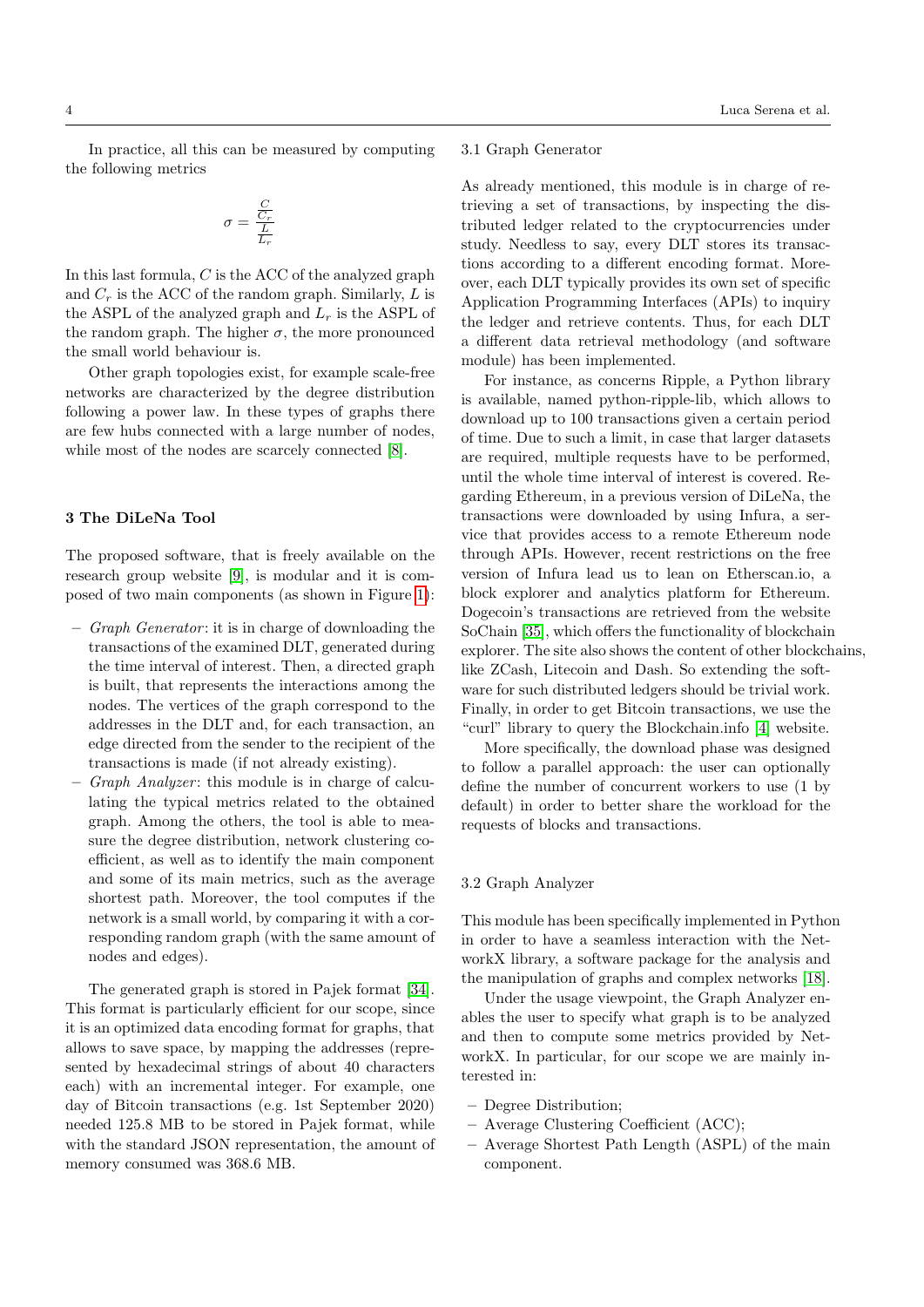<span id="page-4-0"></span>

Fig. 1: DiLeNA's modular design: the graph generator retrieves the transactions graph of a certain DLT and then the graph analyzer calculates the requested metrics.

After completing these computations, the Graph Analyzer generates a new random graph with the same number of nodes and an equivalent number of edges using the well-known Erdos-Renyi model. This makes possible a comparison between the two graphs that is necessary to find if the networks that are analyzed have small world properties. It is worth noticing that, also in this case, we implemented the computation of the metrics enabling a parallel execution. In fact, the user has the chance to define the number of workers to be used (a single worker is used by default).

#### 3.3 Design and Implementation Issues

To be able to perform the analysis described above, the first issue that needs to be properly addressed is how to automate the download of transactions from the DLTs. Generally speaking there are two main options for downloading slices of a distributed ledger:

- An API that, among other things, allows downloading blocks and/or transactions.
- Blocks and/or transactions are available (usually in JSON format) on certain web pages. In this case, once the indices of blocks corresponding to the desired period of time are found, all one has to do is to iterate requests to the site by using the right parameters.

There are also cryptocurrencies, however, for which none of the two methods is available. Thus, if one wanted to retrieve the data of such cryptocurrencies, it would be necessary to download the full distributed ledger, often made of hundreds of gigabytes. Furthermore, there are some cryptocurrencies like Monero with a particular focus on privacy that prevent the observer from accessing some information. Monero is built on top of a public blockchain, but most of its portions are encrypted. Senders, recipients and amounts being trans-

ferred are hidden to third parties through the use of stealth addresses, RingCT and Bulletproofs [\[23\]](#page-10-18).

Another problematic aspect concerns the parallelization of the download. In the proposed version of the software (for Ripple, Ethereum and Dogecoin) the user can specify the number of workers that will manage the retrieval of blocks and transactions. Though, it happens frequently that the server replies with a 429 HTTP status code, indicating that a rate limit mechanism is implemented and that too many requests have been issued. When this occurs, the program is paused for a few seconds before resuming its activity. Thus, it is advised to use a limited number of concurrent workers in order to not overload the servers with too many requests.

Once the transactions are downloaded, the biggest concern is how to calculate the metrics linked with the shortest path in a reasonable amount of time. For example, the average shortest path length can require up to several months to complete, while metrics such as the clustering coefficient or the degree distribution are almost immediate to compute. A parallel approach can significantly reduce the amount of time required for the metrics, sharing the workload among multiple workers (i.e. each worker can be executed on a different CPU core). However, this may not be sufficient to get the results in an acceptable amount of time, so it could be necessary to only consider a random sample of nodes on which to calculate the shortest path length.

Another problem that arises with large-scale graphs is that their representation in a data structure could exceed the space available in RAM on the computer used for the analysis. This often requires a more complex management of the memory and a costly (in terms of time) access to the secondary storage. To mitigate this issue, the adoption of the Pajek format, to represent the generated graphs, can be really useful. In fact, it saves a lot of space with respect to the JSON format that is often used. For example, a single month of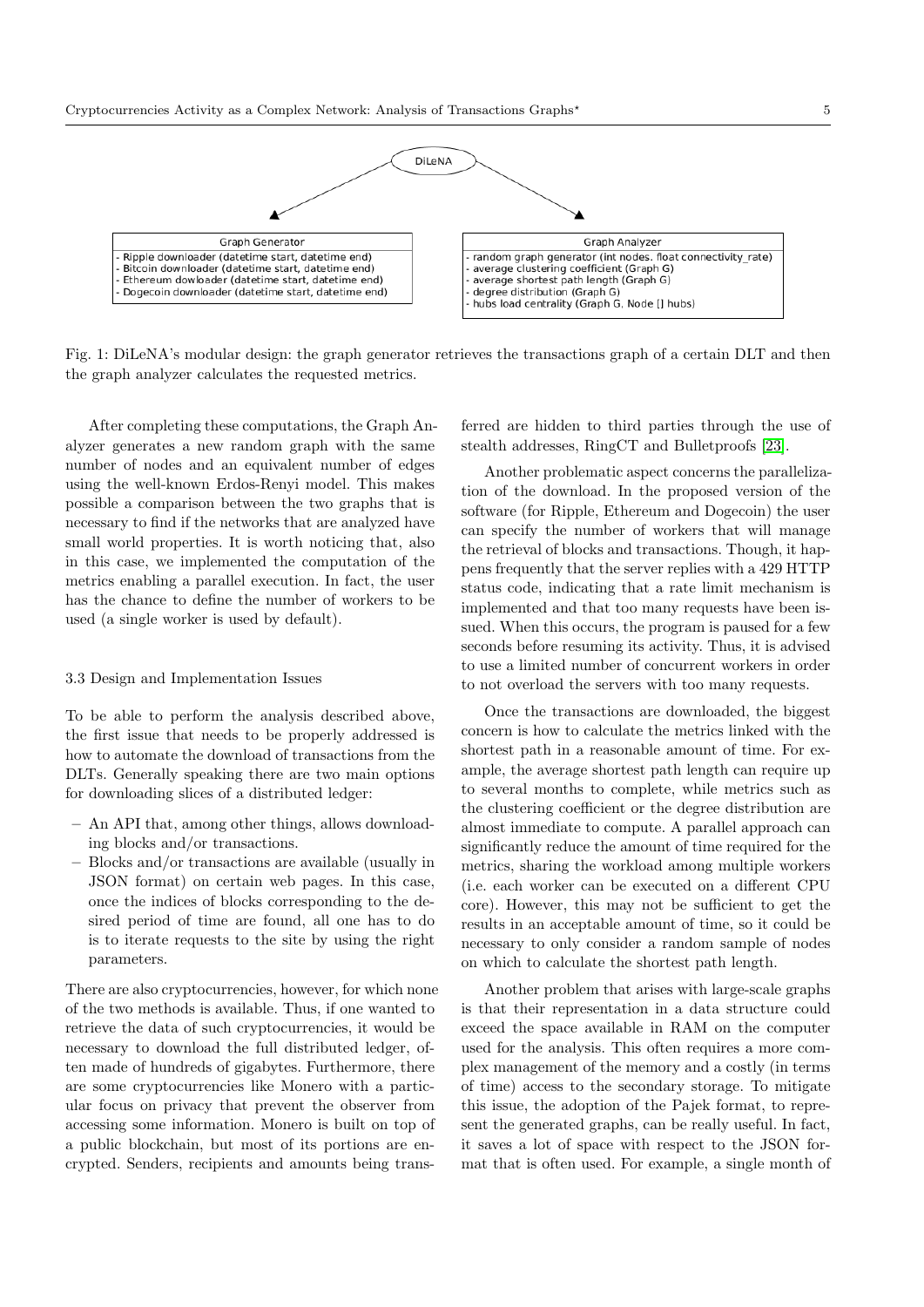Ethereum transactions required 1.9 GBs to be stored in JSON and just 540 MBs in Pajek.

## 4 Analysis of the Results

In this section, the outcomes of our analyses are discussed. As mentioned, we will report the outcomes from Bitcoin, DogeCoin, Ethereum and Ripple.

#### 4.1 Setup, Methodologies and Performance

Our main intention was to analyze the behavior of the most popular cryptocurrencies' ledgers in a specific timeframe (i.e. all the transactions in a specific day or month, in our case either 1st September 2020 or the entire month of September 2020). While most of the metrics do not require a lot of time to be calculated, the average shortest path length is very critical timewise. In order to mitigate this problem, we investigated the viability to consider just a sample of the nodes of the main weakly connected component, thus reducing the number of times that Dijkstra algorithm needs to be applied. For example, with a sample of  $1/n$  nodes, just  $1/n^2$  of the total paths of the main component need to be computed. From our experiments (Table [1\)](#page-6-0), it turns out that the difference between the actual results and the sampled results is negligible (around 1% of difference using a sample including 10% of the nodes). Thus, for the sake of computation, we decided to adopt such a technique. However, even with the use of samples, the Dijkstra algorithm remains time-dependent on the number of nodes and edges of the main component, therefore calculating the average shortest path length on very big graphs always remains very time consuming.

Different sample sizes were applied, depending on the size of the graph. For example, to study one month of Ripple transactions we used a 20% sample. The analysis took 19 hours to complete, 6h37m for the retrieved graph and the rest for the random graph. In this case, the generation of the random graph only lasted 10 minutes, but in other cases it is a very long operation, requiring up to some days. The server used for conducting this analysis is equipped with an Intel Xeon CPU E3- 1245 (v5 @ 3.50GHz) running Ubuntu 18.04.5 LTS.

Analyzing one day of Ethereum transactions (sample: 10%) required 14 hours, most of them (i.e. 11h35m) for computing the ASPL of the random graph. In general, to calculate the metrics on the random graph is much more time consuming compared to the retrieved graph. This is due to the higher ASPL, always detected in the random graphs, which directly protracts the time required to compute such a metric.

#### 4.2 Ripple

Released in 2013, Ripple is both a cryptocurrency and a platform that allows, with negligible fees (only there to prevent Denial-of-Service attacks), to connect banks, payment providers and digital asset exchanges, by offering a solution for real-time money transfers that could be slow and costly due to different countries and currencies involved. Ripple was thought as a bridge currency between fiat currencies when making cross-border payments or between crypto and fiat currencies. Unlike most of the cryptocurrencies, Ripple does not use a blockchain as a distributed ledger. Transactions are stored in a network made of independent validating nodes that constantly compare their transaction records and the consensus is achieved by using the Ripple Protocol Consensus Algorithm. Ripple has the advantage of being extremely fast to validate transactions, achieving to validate up to 1500 transactions per second [\[25\]](#page-11-12), against the 7 transactions per second manageable by Bitcoin in its maximum throughput [\[6\]](#page-10-19). However, unlike most of the other cryptocurrencies, the system is not fully decentralized, since all the Ripple tokens are pre-mined but only some of them are available to the market, being periodically released at the discretion of the company that controls the system, Ripple Lab [\[20\]](#page-10-20). At the time of writing (i.e. April 2021), Ripple is the forth cryptocurrency by market capitalization, only behind Bitcoin, Ethereum and Binance Coin [\[1\]](#page-10-0).

Another interesting characteristic of Ripple is that it is possible to avoid the noise caused by the presence of change addresses, created in Bitcoin-like systems when a part of the input has to be returned to the sender of a transaction. Ripple allows for different types of transactions [\[2\]](#page-10-21) like the creation or the removal of accounts, payment channels and escrows. However, here we focus on payments, since they are the only type of transaction through which it is possible to directly map a sender and a receiver of economical funds.

Figure [2](#page-11-13) shows the degree distribution of the graph resulting from one day of Ripple transactions (September 1st, 2020). Most of the nodes interacted just sporadically, with more than 7 out of 10 nodes just having either incoming or outgoing edges but not both of them. It also turned out that the number of nodes with 0 as out-degree is almost double compared to the nodes that never received a transaction. Moreover, there are few hubs with a large number of interactions. The node with highest degree (i.e. the most connected node), for ex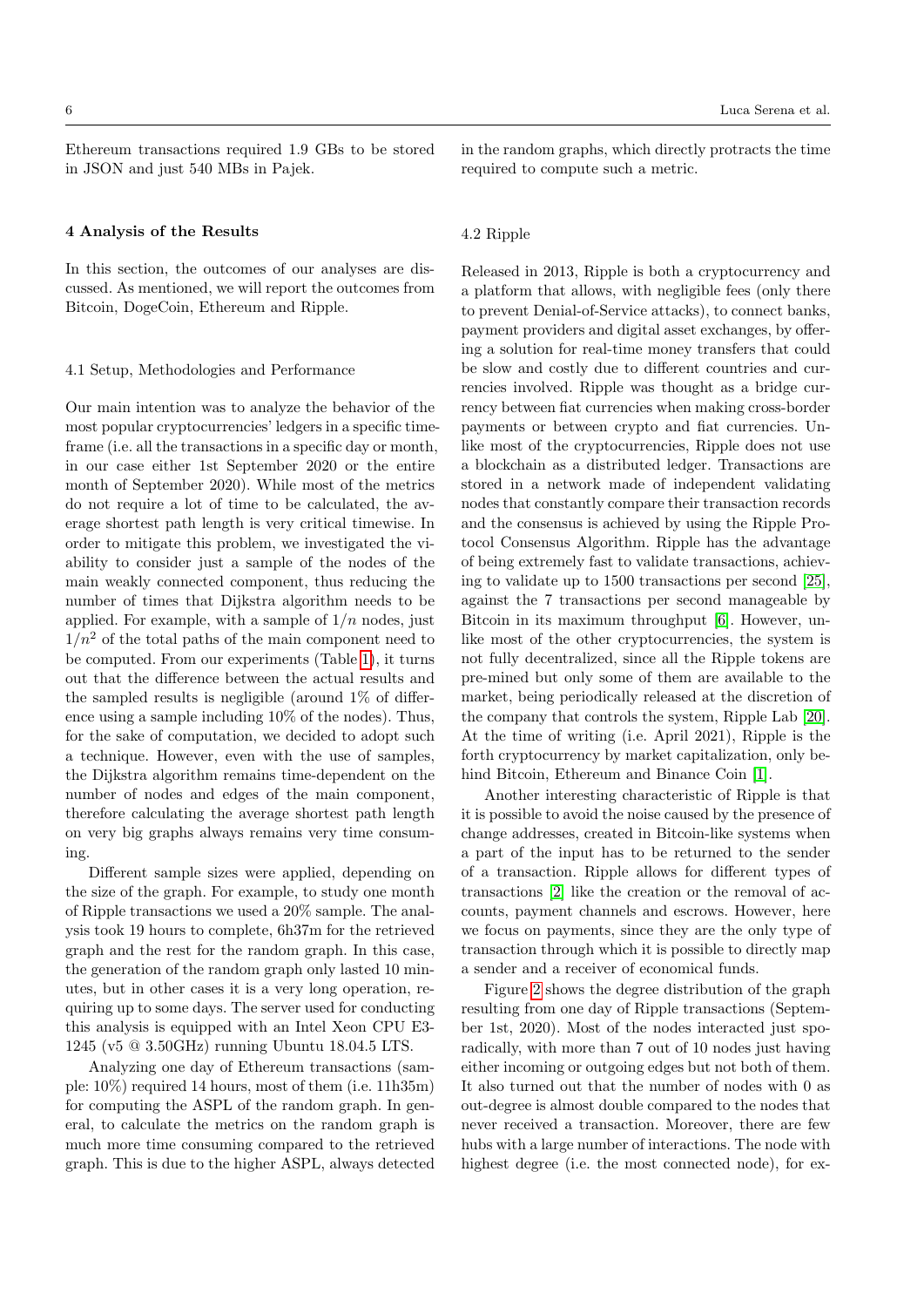Sample Size | Main Component ASPL | Difference 10% 4.4548 0.98%  $\begin{array}{c|c}\n 25\% \\
100\% \\
\end{array}$   $\begin{array}{c|c}\n 4.395 \\
\end{array}$   $\begin{array}{c|c}\n 0.37\% \\
\end{array}$ 4.4116 -

<span id="page-6-0"></span>Table 1: Analysis of the Ripple's transactions graph: one day of transactions, comparison of different samples size.

ample, had connections with 1125 nodes, that is 11.58% of the whole network.

After this preliminary evaluation, we have collected and analyzed a full month of transactions (i.e. September 2020). The obtained results are reported in Figure [3.](#page-12-0) It is worth noting that, as expected, there are fewer nodes with a very low degree distribution with respect to the previous graph. This is due to the fact that there are some nodes that may have a single interaction in one day, but multiple in a longer time period. As a result, the percentage of nodes with just one interaction dropped from 71.6% (as reported in the first graph) to the 59.5% in the second graph. Regarding the hubs, there are 4 nodes with more than 10 000 edges, with the most connected one having connections with 15% of the nodes. Here 95% of the nodes belong to the main component, a higher amount with respect to the 89.4% reported in the one-day transactions graph. Moreover, it is interesting that the size of the one-month graph is just 9.7 times larger (in terms of total nodes) and 6 times larger (in terms of edges) with respect to the onday graph. This happens because a significant part of the transactions carried out in 30 days were performed among nodes that already directly interacted, thus no new node nor new link is added to the network. In fact, in the one-day graph, 84% of the transactions happened between two addresses that already communicated in that direction, and this percentage rises to 93.6% in the one-month graph.

Table [3](#page-7-0) shows the outcome of the computed metrics. We can state that the transactions graph has a small world behaviour both considering one day and one month of interactions. In the first case, the ratio of the average shortest path lengths is 0.28 and the clustering coefficient of the Ripple graph is almost 600 times greater compared to the random graph. In the second case the ratio of the average shortest path lengths is similar  $(0.24)$  and ratio of the average clustering coefficient is even considerably higher (12512).

The tests over one month of Ripple transactions were repeated changing configuration for the evaluation of the average shortest path. By default, the ASPL is calculated among the nodes belonging to the main weakly connected component, considering only the couple of nodes that are actually connected. A second test was made, considering the main strongly connected component, but no significant difference was noticed, except that the clustering coefficient of the main component (which includes 22.2% of the nodes, against 95% of the weakly connected component) is considerably higher. Finally, the test was repeated considering the graph as undirected. Here, some differences occur: first of all the clustering coefficient is higher, as a direct consequence of the increased number of links. Then, for the same reason, the ASPL is lower (3.12). However, taking into account the comparison with a similar random graph, also in this case we can state that the transactions graph has small world properties, even though both the ratio are slightly higher.

Finally, the load centrality was computed for the most connected hubs of the system. The load centrality of a node is the fraction of all shortest paths that pass through that node. Table [2a](#page-7-1) shows that, in general, the more the nodes are connected the more the load centrality tends to be high, even if a strict correlation cannot be claimed.

#### 4.3 Bitcoin

In Bitcoin, accounts are addresses composed of alphanumeric characters, generated by applying a hash function to a generated public key, associated with a given user. The balance of the wallets is not written somewhere in the blockchain, so novel transactions must point to a set of Unspent Transaction Outputs (UTXO), in order to prove that the sender owns the necessary amount of money for the payment. Since UTXO inputs must be spent entirely, when the sum of the pointed inputs of a transaction is greater than the actual expenditure, then the unspent part of the inputs are sent back to the original owner, similarly to the change someone receives after conducting a cash transaction in a store. For change operations, often different addresses are used (the socalled change addresses) [\[28\]](#page-11-14), in order to enhance the privacy while making more difficult the traceability of the blockchain. In fact, there can be multiple addresses linked to a given wallet. Furthermore, unlike Ripple and Ethereum (where a transaction can only have a single address as sender and another one as recipient), transactions with multiple inputs and multiple outputs are allowed: in these cases, for our analysis the  $n$  input addresses are mapped with the m output addresses, re-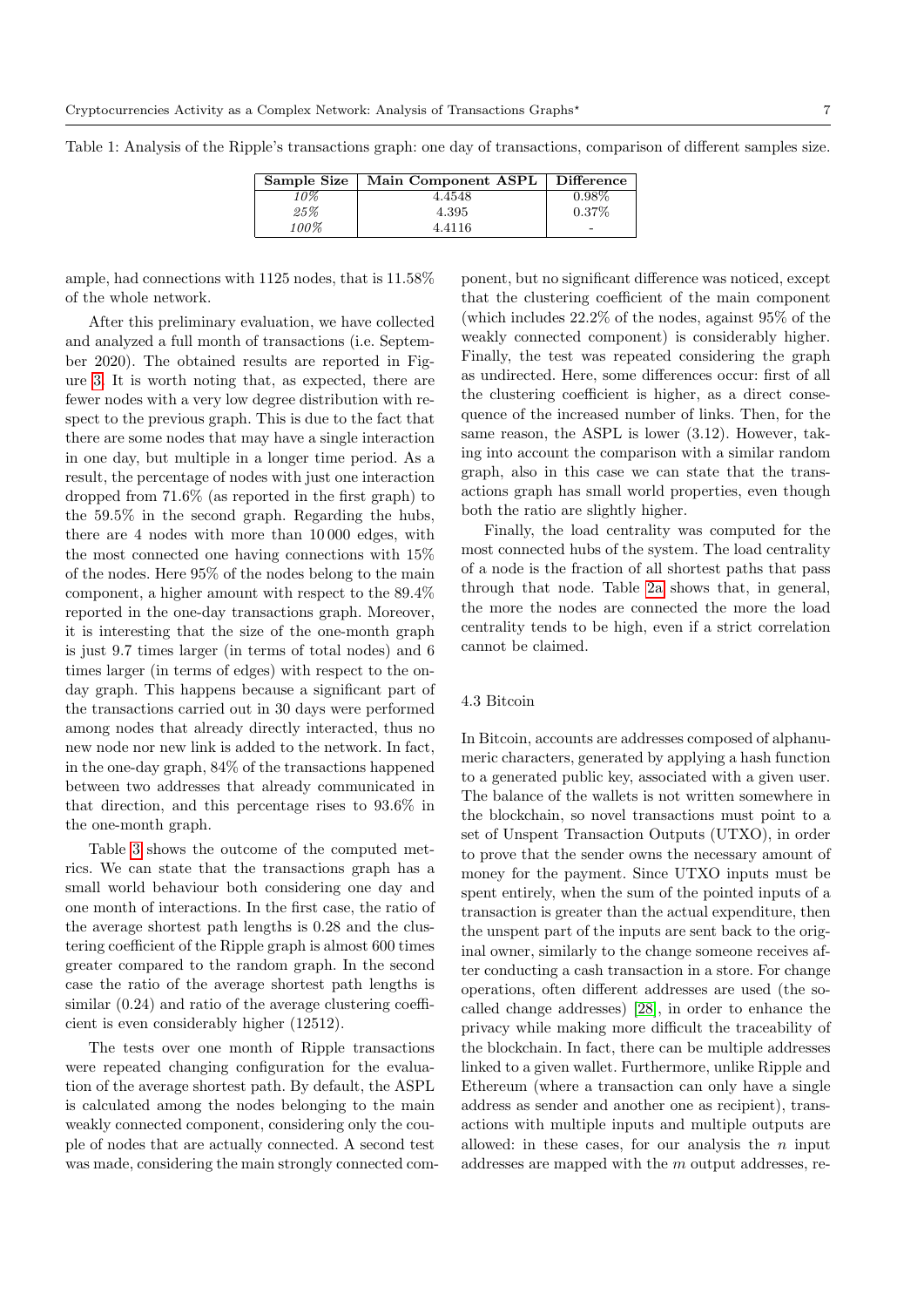| Node Degree        | Load Centrality                   | Node Degree        | Load Centrality                     |
|--------------------|-----------------------------------|--------------------|-------------------------------------|
| 13276              | 0.1004                            | 30465              | $\Omega$                            |
| 12352              | 0.0447                            |                    |                                     |
| 11935              | 0.0479                            | 24858              | 0.0000012                           |
| 10863              | 0.0399                            | 8418               | 0.0369                              |
| 8697               | 0.0851                            | 8384               | 0.000001                            |
| 6860               | 0.1147                            | 6992               | $\overline{0}$                      |
| 4818               | 0.0389                            | 5514               | 0.00607                             |
| 3785               | 0.0216                            | 5100               | $\overline{0}$                      |
| 3251               | 0.0168                            | 5055               | 0.00495                             |
| 2753               | 0.0194                            | 4622               | 0.0043                              |
| 2684               | 0.0144                            | 4484               | 0.000001                            |
|                    |                                   |                    |                                     |
|                    | (a) Ripple hubs' load centrality. |                    | (b) Ethereum hubs' load centrality. |
| <b>Node Degree</b> | Load Centrality                   | <b>Node Degree</b> | Load Centrality                     |
| 8259               | 0.211                             | 35597              | 0.07518                             |
| 4601               | 0.04047                           | 4571               | 0.00205                             |
| 2678               | 0.09613                           | 4438               | 0.00336                             |
| 2209               | 0.02883                           | 3753               | 0.000000027                         |
| 1984               | 0.02489                           | 3734               | 0.00106                             |
| 1765               | $\Omega$                          | 3573               | 0.0031                              |
| 1143               | 0.000008                          | 3319               | $\Omega$                            |
| 797                | 0.01693                           | 3045               | 0.00159                             |
| 716                | 0.00588                           | 2958               | 0.00098                             |
| 608                | 0.02464                           | 2861               | $\overline{0}$                      |

<span id="page-7-1"></span>Table 2: Analysis of the load centrality of the hubs with the highest degree in the transaction graph.

(c) Dogecoin hubs' load centrality.

(d) Bitcoin hubs' load centrality.

<span id="page-7-0"></span>Table 3: Comparison between the Ripple graph and the equivalent random graph, one day and one month of transactions.

| Graph                     | Graph ACC | Main Comp. ASPL | Main Comp. ACC |
|---------------------------|-----------|-----------------|----------------|
| <i>Ripple (one day)</i>   | 0.0516    | 4.4116          | 0.0561         |
| Random (one day)          | 0.000089  | 16.1623         | 0.000094       |
| <i>Ripple (one month)</i> | 0.1489    | 4.4307          | 0.1562         |
| Random (one month)        | 0.000012  | 18.5325         | 0.000012       |

sulting in  $n * m$  links. This is possible since one wallet can have multiple receiving addresses; thus, one can collect the UTXO associated with these addresses to create a single transaction.

Similarly to other graphs, the analysis of the Bitcoin degree distribution shows the presence of very few hubs. However, here the percentage of active nodes involved with more than 5 accounts in daily transactions is greater than 10%, a significantly higher fraction with respect to the other distributed ledgers (see Figure [4\)](#page-12-1). This is probably due to the transactions with multiple addresses as input and/or output. The peculiar thing about the Bitcoin graph is that the most connected node has a degree (35 597 connections, whose 21 729 are incoming edges) that is almost 8 times greater than the degree of the second most connected node. Such a node is linked with the 4% of the other active nodes in the network.

Like the previously analyzed graph, also the Bitcoin transactions graph has a small world property. However, as we can observe from Table [4,](#page-8-0) the ratio of the average shortest path length of the transactions graph and the random graph is 0.69, the highest among our analyses.

#### 4.4 Ethereum

Ethereum, unlike Bitcoin, does not rely on a UTXO model to retrieve the balance of the accounts [\[19\]](#page-10-22). Similarly to banks, each account has a balance, which increases when it receives Ethers, and decreases when it sends Ethers to other users. Thus, there is no need for change addresses, because all the transactions simply deduct from one account and add to another. In addition, there are two types of Ethereum accounts [\[38\]](#page-11-15):

- private key controlled user accounts;
- contract code-controlled accounts.

Each contract can be identified by its Ethereum address in the same way a normal Ethereum user can.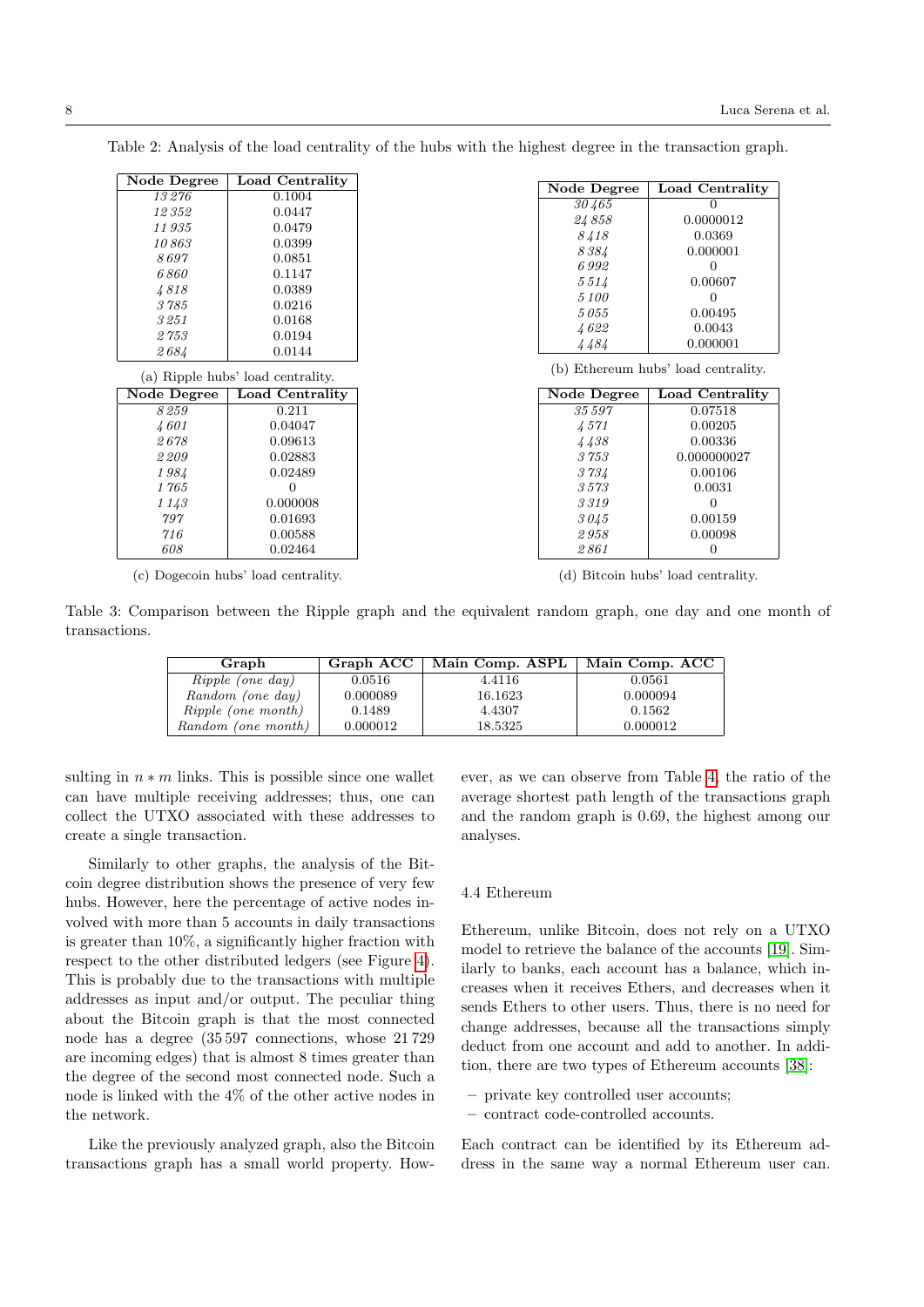| Graph   | Graph ACC  | Main Component ASPL   Main Component ACC |            |
|---------|------------|------------------------------------------|------------|
| Bitcoin | 0.02067    | 10.0886                                  | 0.02358    |
| Random  | 0.00000214 | 14.7141                                  | 0.00000216 |

<span id="page-8-0"></span>Table 4: Comparison between the Bitcoin graph and the equivalent random graph.

In Ethereum, from the standpoint of the blockchain, transactions have a single address both as sender and as recipient. This differs from Bitcoin where transactions with multiple inputs and multiple outputs are allowed.

Unlike Ripple, just 25.4% of the Ethereum transactions pass through already existing edges, thus the main part of the payments are carried out among nodes that have not communicated between each other in that 24 hours interval. This percentage grows to 48.4% taking into account the full month. The degree distribution resulting from our analysis shows that also here there are few nodes with a very high degree, thus implying the presence of hubs. Figure [5](#page-13-0) shows the degree distribution of the graph resulting from the transactions performed on 1st September 2020. With 322 467 nodes and just 376 587 edges, it turns out that 80.75% of the nodes belongs to the main weakly connected component. Almost 2/3 of the nodes just had interactions with another node and there are 10 nodes with a degree greater than 4000, including two giant hubs, the first one having incoming edges with the 9.45% of the network and the second one having outgoing edges with 7.7% of the nodes. Considering one month of transactions (September 2020) we have slight differences, as we can notice in Figure [6.](#page-13-1) The ratio edges-nodes is now slightly higher (1.47, versus 1.17 of the one day transactions graph) and the percentage of nodes with just one interactions fell from 63.66% to 51.59%. The most connected hub here has interactions with just 1.16% of the network and there are other 5 hubs with over 1% of the possible links.

Table [5](#page-9-0) shows that, also in this case, we can state that Ethereum transactions graph has a small world behaviour. In fact, the ratio of the average clustering coefficient between the transactions graph and the random graph is 14 320, and the ASPL ratio is 0.13. Regarding the load centrality of the hubs, unlike Ripple, very few shortest paths pass through the most connected hubs. Figure [2b](#page-7-1) shows that among the ten most connected nodes, just one has a load centrality value greater than 1%.

The website "Etherscan.io" allows to visualize, other than normal transactions, also the so called internal transactions, which are some kind of interactions that occurred between two smart contracts. Despite the name, they are not actually considered real transactions, since they are not directly included in the blockchain. An

internal transaction is triggered whenever a smart contract needs to send Ethers, Tokens or make some sort of mechanic on its own. The degree distribution of Ethereum internal transactions resulted as particularly unbalanced: in the one-day graph 99% of the addresses just either sent or received one transaction (99.38% in the onemonth graph) while the most clustered hub has incoming connections with 36.8% of the nodes (41.1% in the one-month graph). This happens despite having a similar edges-nodes ratio (around 1.1) with respect to the Ethereum graphs with normal transactions.

## 4.5 DogeCoin

Dogecoin is a Litecoin based cryptocurrency, launched in December 2013. Similarly to Bitcoin, it features Proofof-Work as a consensus protocol and the accounts rely on a UTXO model to get the balance of the accounts (thus several change addresses will appear). Transactions with multiple inputs and multiple outputs are allowed. Like Bitcoin, several input addresses in a transaction can indicate that these multiple addresses are associated to the same user.

In particular, in our analysis 55 212 transactions have led to 513 759 binary connections between addresses and to a total of 143 641 directed edges in the resulting graph. Most of the transactions were composed of 1-2 inputs and 1-2 outputs, however few transactions with a very big number of addresses involved were detected. For example, the largest involved 167 input addresses and 1141 output addresses.

Table [6](#page-9-1) shows that also Dogecoin exhibits smallworld behaviour, having 840 as clustering coefficient ratio and 0.68 as ASPL ratio.

The degree distribution, shown in Figure [7,](#page-14-0) has some peculiarities. First of all, the nodes with 0 out-degree are almost four times more than the nodes with 0 indegree. Then, there are significantly more nodes with 2 as out-degree than nodes with 1 as out-degree. As expected, also in this case there are few hubs including 7 nodes with a degree greater than 1000 and the most connected node that is linked with the 12.3% of the network and through which 21% of the shortest paths pass (see Table [2c\)](#page-7-1).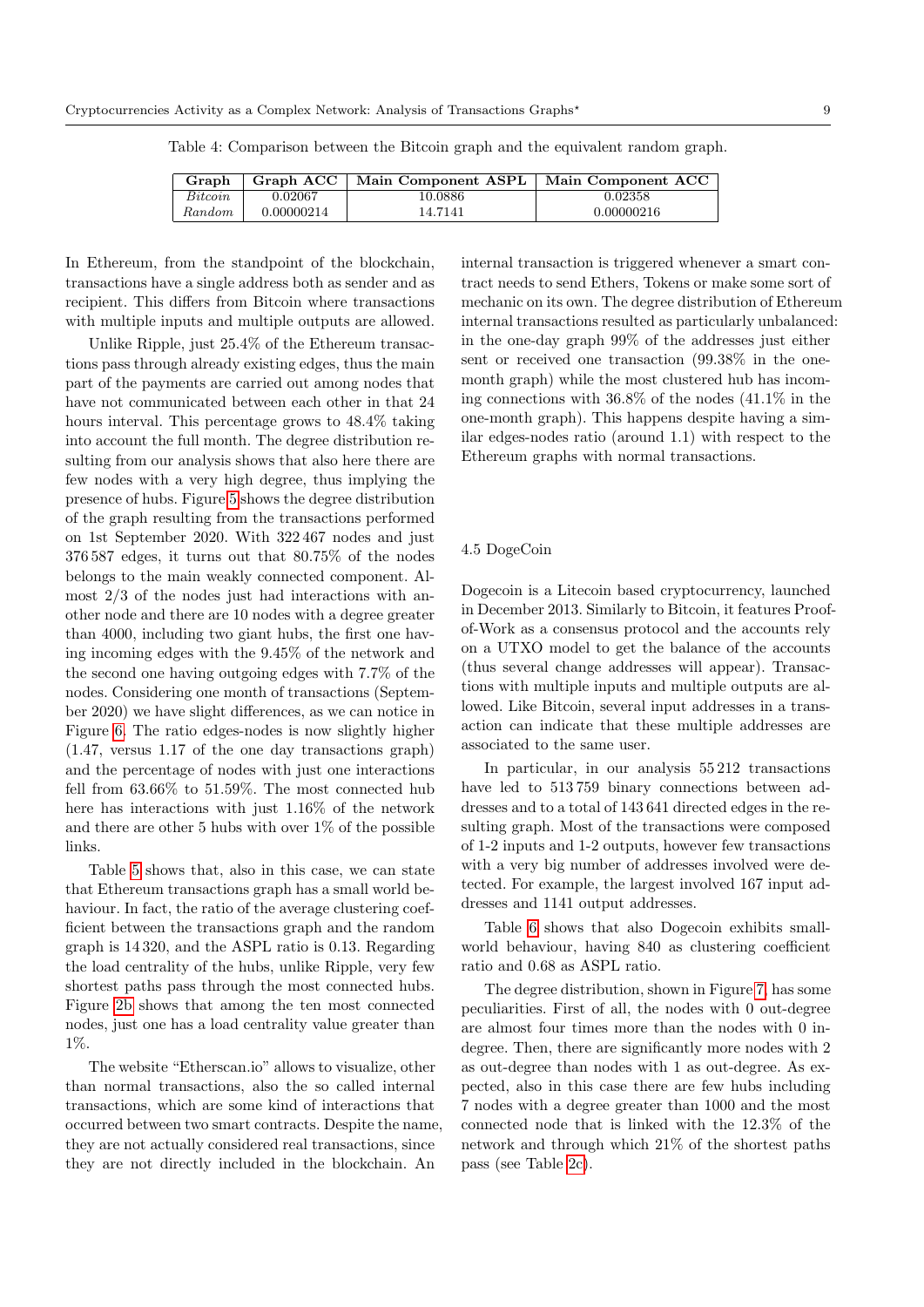<span id="page-9-0"></span>Table 5: Comparison between the various Ethereum graphs, one day and one month of transactions.

| Graph                       | Graph ACC | Main Comp. ASPL | Main Comp. ACC |  |
|-----------------------------|-----------|-----------------|----------------|--|
| $ETH$ normal (one day)      | 0.00879   | 6.9129          | 0.0103         |  |
| $ETH$ normal (one month)    | 0.03025   | 7.46296         | 0.03174        |  |
| $ETH\ interval\ (one\ day)$ | 0.0.00646 | 3.9556          | 0.00686        |  |
| $ETH$ internal (one month)  | 0.00764   | 4.1599          | 0.00793        |  |

<span id="page-9-1"></span>Table 6: Comparison between the Dogecoin graph and the equivalent random graph.

| Graph    | Graph ACC | Main Component ASPL | Main Component ACC |  |
|----------|-----------|---------------------|--------------------|--|
| Doaecoin | 0.06665   | 5.1633              | 0.06819            |  |
| Random   | 0.0000799 | 7.6305              | 0.0000763          |  |

#### 4.6 Outcome Analysis

The results reported above show that the transaction graphs of all the analyzed cryptocurrencies have smallworld properties, even though some of them have a more pronounced behaviour than others.

Regarding one day analyses, Ethereum showed by far the lowest ASPL ratio (0.13), followed by Ripple  $(0.27)$ , Dogecoin  $(0.68)$  Bitcoin  $(0.69)$ . On the other hand, for which concerns the ACC ratio, Ethereum and Bitcoin had a value greater than 10 000, while Ripple and Dogecoin had a value between 500 and 1000. This is probably because the clusterization level generally tends to grow when the size of the graph increases. In fact Ripple, considering a full month of transactions instead of just one day, has an average clustering coefficient ratio over 10 000 as well.

Several factors must be taken into account when interpreting the results, such as:

- The presence of change addresses in Dogecoin and Bitcoin.
- The role of the smart contracts in Ethereum (interactions among groups of users are performed through smart contracts, that thus become common network neighbors to all these users).
- The existence of exchange platforms that are connected to a lot of nodes.
- The presence of transactions with multiple inputs and multiple outputs in Bitcoin and Dogecoin, which also lead these cryptocurrencies to have a higher edges-nodes ratio with respect to Ethereum and Ripple.
- Finally, the common practice to adopt a new address or wallet for any novel transaction, in order to increase the users anonymity and unlinkability between transactions (or at least, reduce the ease to aggregate accounts and de-anonymize them).

Table [7](#page-10-23) shows the mentioned ratio of the metrics, as well as the  $\sigma$  value.

The different structuring of the systems brings, other than a different edges-nodes ratio, even to a bigger transactions-addresses ratio. Figure [8](#page-15-0) shows that Ripple has considerably more transactions compared to the number of addresses involved with respect to other DLTs. In addition, Ripple payments-addresses ratio is very irregular, particularly because the number of involved accounts is subject to severe fluctuations. In Dogecoin, on the other hand, the number of active nodes is greater than the number of transactions.

All the analyzed graphs show the presence of hubs, while most of the nodes have very few connections. This is probably due to the presence of cryptocurrencies exchange platforms (e.g. Binance), which interact with a lot of accounts that aim to convert fiat currencies into cryptocurrencies or vice versa. By observing the degree distribution results, we note that the plots in logarithmic scale look pseudo-linear. In fact, in all these charts the first part of the line representing the degree distribution well approximates a linear decade, thus suggesting a power law relation. Then, a tail is present with a minimal amount of nodes with much higher degrees (than others). This suggests that the considered networks might have a weak scale-free structure [\[5\]](#page-10-24).

# 5 Conclusions

In this paper, we presented the Distributed Ledger Network Analyzer (DiLeNA), a new software tool designed for downloading the transactions recorded in certain Distributed Ledger Technologies (DLTs) and to compute a set of metrics on the resulting interaction graph. Based on the current version of DiLeNa, we studied four prominent DLTs: Bitcoin, Ethereum, Dogecoin and Ripple. Our analyses revealed that all the transactions graphs taken into account exhibit small world properties, although in certain cases such behaviour is more pronounced. Furthermore, from our tests it turns out that by stretching the period of time considered for the analyses (in our case from one day to one month) the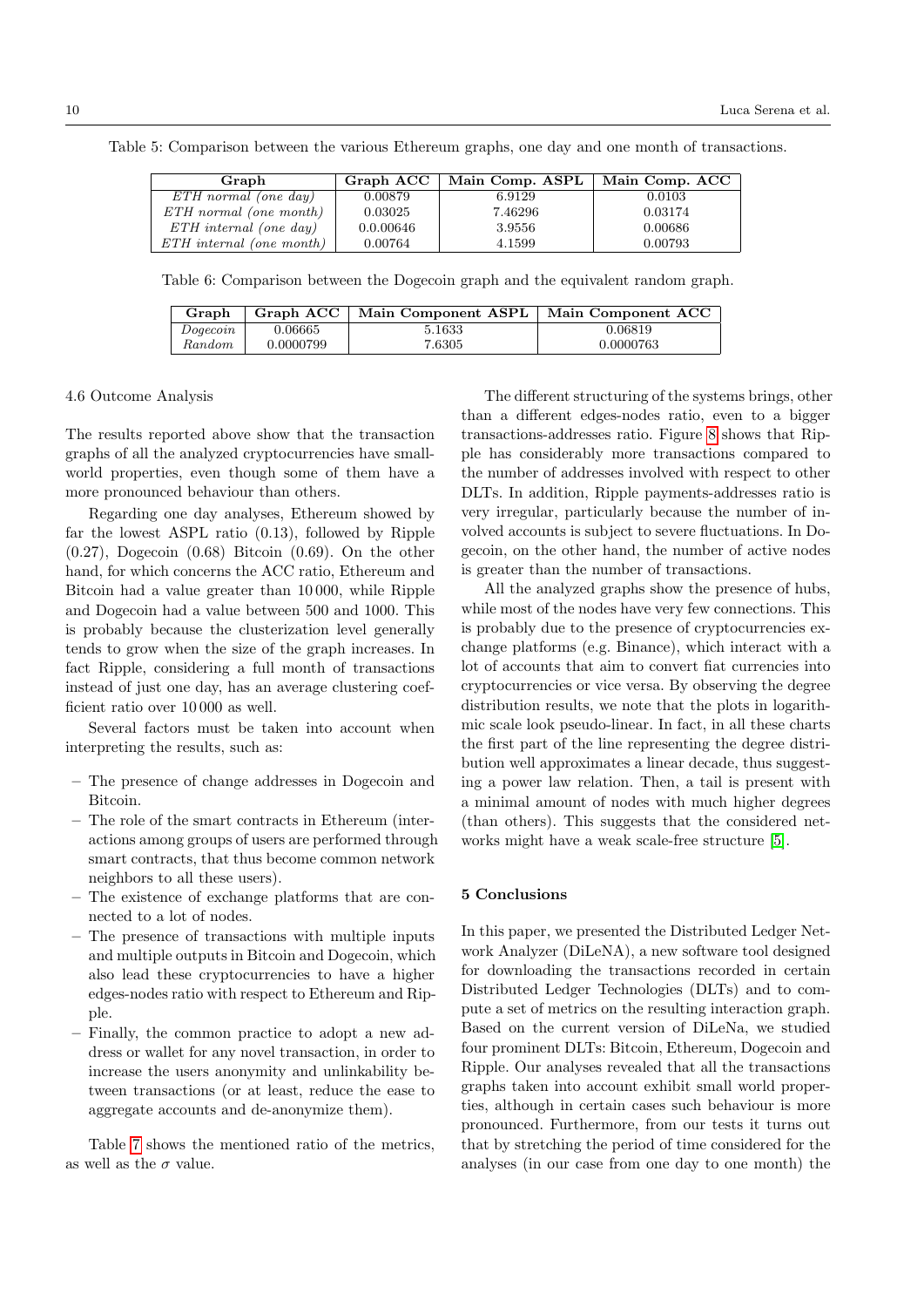<span id="page-10-23"></span>Table 7: Comparison of the small world properties among the DLTs, one day and one month of transactions.

| Distributed Ledger        | <b>Nodes</b> | E / N | $\bf{ASPL}$ | ACC     | $\sigma$ |
|---------------------------|--------------|-------|-------------|---------|----------|
| ETH(normal, 1 day)        | 322467       | 1.17  | 0.13        | 14 3 20 | 110154   |
| $ETH$ (internal, 1 day)   | 91340        | 1.04  | 0.3         | 192     | 630      |
| $ETH$ (internal, 1 month) | 1458543      | 1.07  | 0.25        | 30596   | 122003   |
| BTC(1 day)                | 886296       | 2.49  | 0.69        | 10923   | 15830    |
| XRP(1 day)                | 9717         | 1.61  | 0.27        | 598     | 2215     |
| XRP(1 month)              | 94 5 93      | 1.76  | 0.24        | 12512   | 52336    |
| $DOGE$ (1 day)            | 67111        | 2.14  | 0.68        | 841     | 1242     |

1) DLT 2) Number of Nodes 3) Edges-Nodes Ratio 4) ASPL Ratio 5) ACC Ratio 6) Sigma.

small world behaviour becomes more marked in the observed graphs. This is because while the ACC of the random graphs tends to decrease when the size grows, the ACC of the transactions networks remains stable or even increases, causing the ACC ratio to be higher.

As reported before, the modular structure of DiLeNa permits to easily add the support for other DLTs, although it is not always possible to find a way to efficiently automatize the download of the transactions given a range of time. Another future extension of DiLeNa aims to further increase the computation parallelization throught GPUs. In this case, the main bottleneck is the lack of support for GPUs in the current version of the NetworkX library used for computing some of the metrics described in the paper. In other words, this will require us to switch to another library or to embed the metrics computation in DiLeNa using a more efficient programming language.

# References

- <span id="page-10-0"></span>1. Coinmarketcap. URL <https://coinmarketcap.com/>
- <span id="page-10-21"></span>2. Ripple, transactions types. URL [https://xrpl.org/](https://xrpl.org/transaction-types.html) [transaction-types.html](https://xrpl.org/transaction-types.html)
- <span id="page-10-12"></span>3. Bassett, D.S., Bullmore, E.: Small-world brain networks. The neuroscientist  $12(6)$ , 512–523 (2006)
- <span id="page-10-16"></span>4. Blockchain.info: Blockchain explorer (2020). Website, <https://www.blockchain.com/explorer>, accessed 27th November 2020.
- <span id="page-10-24"></span>5. Broido, A.D., Clauset, A.: Scale-free networks are rare. Nature Communications 10(1), 1017 (2019). DOI 10. 1038/s41467-019-08746-5. URL [https://doi.org/10.](https://doi.org/10.1038/s41467-019-08746-5) [1038/s41467-019-08746-5](https://doi.org/10.1038/s41467-019-08746-5)
- <span id="page-10-19"></span>6. Croman, K., Decker, C., Eyal, I., Gencer, A.E., Juels, A., Kosba, A., Miller, A., Saxena, P., Shi, E., Sirer, E.G., et al.: On scaling decentralized blockchains. In: International conference on financial cryptography and data security, pp. 106–125. Springer (2016)
- <span id="page-10-2"></span>7. Dahiya, A., Gupta, B.B.: A reputation score policy and bayesian game theory based incentivized mechanism for ddos attacks mitigation and cyber defense. Future Generation Computer Systems 117, 193–204 (2021)
- <span id="page-10-14"></span>8. D'Angelo, G., Ferretti, S.: Simulation of scale-free networks. In: Simutools '09: Proceedings of the 2nd International Conference on Simulation Tools and Techniques, pp. 1–10. ICST (Institute for Computer Sciences, Social-Informatics and Telecommunications Engineering), ICST, Brussels, Belgium, Belgium (2009)
- <span id="page-10-15"></span>9. D'Angelo, G., Ferretti, S., Serena, L.: PADS: Parallel and Distributed Simulation Research Group (2021). [http:](http://pads.cs.unibo.it/) [//pads.cs.unibo.it/](http://pads.cs.unibo.it/)
- <span id="page-10-13"></span>10. Dijkstra, E.W.: A note on two problems in connexion with graphs: (numerische mathematik,  $\Box$  (1959), p 269-271) (1959)
- <span id="page-10-11"></span>11. D'Angelo, G., Ferretti, S.: Highly intensive data dissemination in complex networks. Journal of Parallel and Distributed Computing  $99, 28 - 50$  (2017)
- <span id="page-10-4"></span>12. Esposito, C., Ficco, M., Gupta, B.B.: Blockchain-based authentication and authorization for smart city applications. Information Processing and Management  $58(2)$ , 102468 (2021)
- <span id="page-10-3"></span>13. Feng, C., Yu, K., Bashir, A.K., Al-Otaibi, Y.D., Lu, Y., Chen, S., Zhang, D.: Efficient and secure data sharing for 5g flying drones: A blockchain-enabled approach. IEEE Network 35(1), 130–137 (2021)
- <span id="page-10-10"></span>14. Ferretti, S.: Gossiping for resource discovering: An analysis based on complex network theory. Future Generation Computer Systems 29(6), 1631 – 1644 (2013)
- <span id="page-10-9"></span>15. Ferretti, S.: On the modeling of musical solos as complex networks. Information Sciences 375, 271–295 (2017)
- <span id="page-10-8"></span>16. Ferretti, S., D'Angelo, G.: On the Ethereum blockchain structure: a complex networks theory perspective. Concurrency and Computation: Practice and Experience 32(12), e5493 (2020)
- <span id="page-10-7"></span>17. Gabielkov, M., Rao, A., Legout, A.: Studying social networks at scale: macroscopic anatomy of the twitter social graph. In: The 2014 ACM international conference on Measurement and modeling of computer systems, pp. 277–288 (2014)
- <span id="page-10-17"></span>18. Hagberg, A., Swart, P., S Chult, D.: Exploring network structure, dynamics, and function using networkx. Tech. rep., Los Alamos National Lab.(LANL), Los Alamos, NM (United States) (2008)
- <span id="page-10-22"></span>19. Horizen Academy: UTXO vs account model. URL [https://academy.horizen.io/technology/expert/](https://academy.horizen.io/technology/expert/utxo-vs-account-model) [utxo-vs-account-model](https://academy.horizen.io/technology/expert/utxo-vs-account-model)
- <span id="page-10-20"></span>20. Jani, S.: An overview of ripple technology & its comparison with bitcoin technology (2018)
- <span id="page-10-5"></span>21. Li, D., Deng, L., Bhooshan Gupta, B., Wang, H., Choi, C.: A novel cnn based security guaranteed image watermarking generation scenario for smart city applications. Information Sciences 479, 432–447 (2019)
- <span id="page-10-6"></span>22. Li, X., Wang, C.A.: The technology and economic determinants of cryptocurrency exchange rates: The case of bitcoin. Decision Support Systems 95, 49–60 (2017)
- <span id="page-10-18"></span>23. Logo, M., van Saberhagen, N.: Monero (cryptocurrency)
- <span id="page-10-1"></span>24. Luu, L., Chu, D.H., Olickel, H., Saxena, P., Hobor, A.: Making smart contracts smarter. In: Proceedings of the 2016 ACM SIGSAC conference on computer and communications security, pp. 254–269 (2016)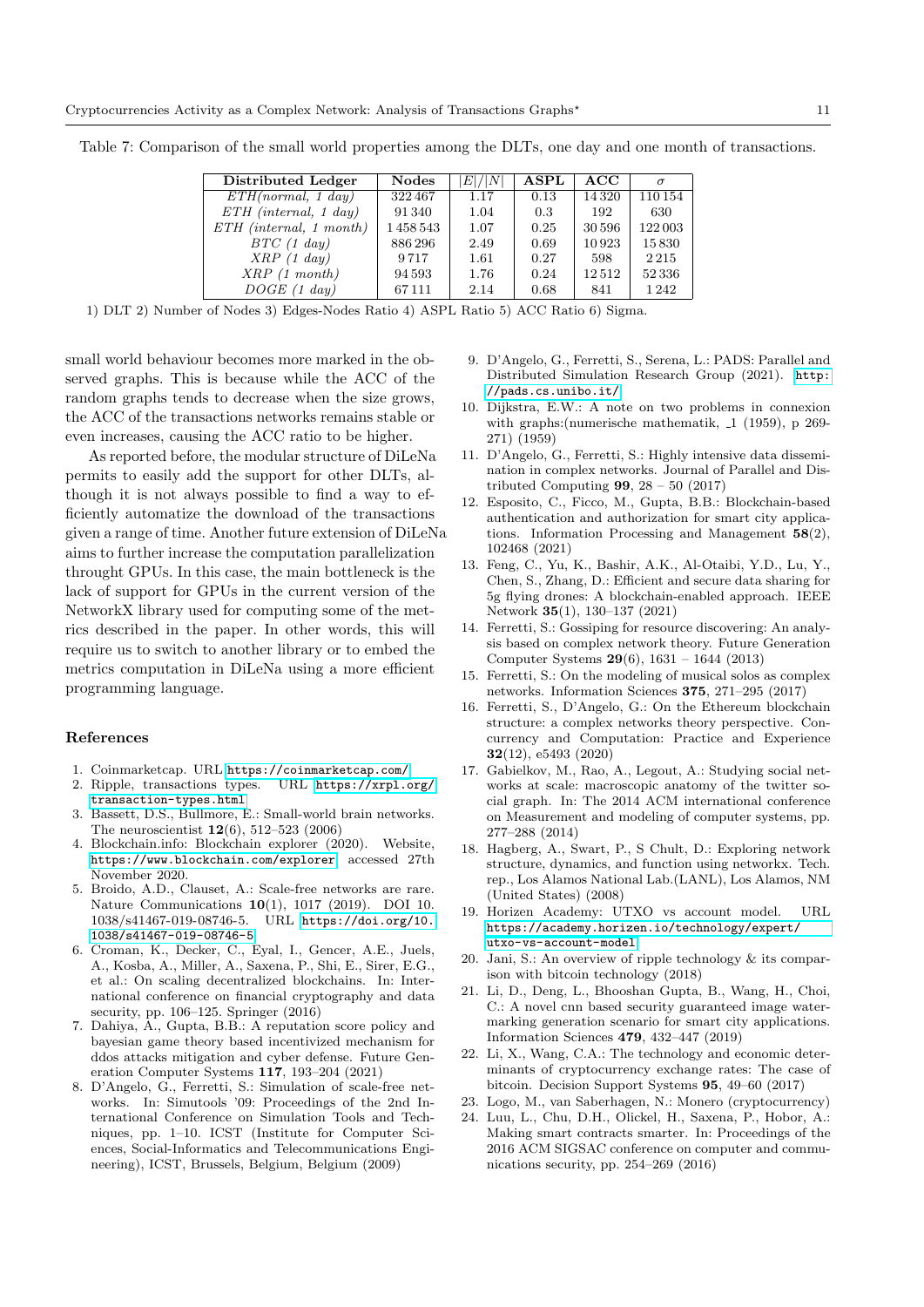<span id="page-11-13"></span>

Fig. 2: In, out and total degree distribution of the Ripple graph. Based on the transactions dated: 1st September 2020. The plot is performed in logarithmic scale on both axes.

- <span id="page-11-12"></span>25. Mauri, L., Cimato, S., Damiani, E.: A formal approach for the analysis of the XRP ledger consensus protocol. In: S. Furnell, P. Mori, E.R. Weippl, O. Camp (eds.) Proceedings of the 6th International Conference on Information Systems Security and Privacy, ICISSP 2020, Valletta, Malta, February 25-27, 2020, pp. 52–63. SCITEPRESS (2020)
- <span id="page-11-2"></span>26. Mense, A., Flatscher, M.: Security vulnerabilities in ethereum smart contracts. In: Proceedings of the 20th International Conference on Information Integration and Web-Based Applications and Services, iiWAS2018, p. 375–380. Association for Computing Machinery, New York, NY, USA (2018)
- <span id="page-11-1"></span>27. Michael, J., Cohn, A., Butcher, J.R.: Blockchain technology. The Journal 1(7) (2018)
- <span id="page-11-14"></span>28. Monaco, J.V.: Identifying bitcoin users by transaction behavior. In: Biometric and Surveillance Technology for Human and Activity Identification XII, vol. 9457, p. 945704. International Society for Optics and Photonics (2015)
- <span id="page-11-0"></span>29. Nakamoto, S.: Bitcoin: A peer-to-peer electronic cash system. Tech. rep., Manubot (2019)
- <span id="page-11-8"></span>30. Paul, E., Alfréd, R.: On random graphs i. Publicationes Mathematicae (Debrecen) 6, 290–297 (1959)
- <span id="page-11-7"></span>31. Serena, L., Ferretti, S., D'Angelo, G.: Dilena: Distributed ledger network analyzer. In: Proceedings of the 3rd Workshop on Cryptocurrencies and Blockchains for Distributed Systems, CryBlock '20, p. 41–46. Association for Computing Machinery, New York, NY, USA (2020)
- <span id="page-11-5"></span>32. Shi, N., Tan, L., Li, W., Qi, X., Yu, K.: A blockchainempowered aaa scheme in the large-scale hetnet. Digital Communications and Networks (2020)
- <span id="page-11-3"></span>33. Singh, N., Vardhan, M.: Distributed ledger technology based property transaction system with support for iot devices. Int. J. Cloud Appl. Comput. 9(2), 60–78 (2019)
- <span id="page-11-10"></span>34. Snijders, T.A.: Short introduction to pajek (2007)
- <span id="page-11-11"></span>35. SoChain: Bitcoin block explorer and api (2020). Website, <https://sochain.com/>, accessed 27th November 2020.
- <span id="page-11-4"></span>36. Tan, L., Xiao, H., Yu, K., Aloqaily, M., Jararweh, Y.: A blockchain-empowered crowdsourcing system for 5genabled smart cities. Computer Standards and Interfaces 76, 103517 (2021)
- <span id="page-11-6"></span>37. Ugander, J., Karrer, B., Backstrom, L., Marlow, C.: The anatomy of the facebook social graph. arXiv preprint arXiv:1111.4503 (2011)
- <span id="page-11-15"></span>38. Vujicic, D., Jagodic, D., Randic, S.: Blockchain technology, bitcoin, and ethereum: A brief overview. In: 2018 17th International Symposium INFOTEH-JAHORINA (INFOTEH), pp. 1–6 (2018)
- <span id="page-11-9"></span>39. Watts, D.J., Strogatz, S.H.: Collective dynamics of 'small-world'networks. Nature 393(6684), 440 (1998)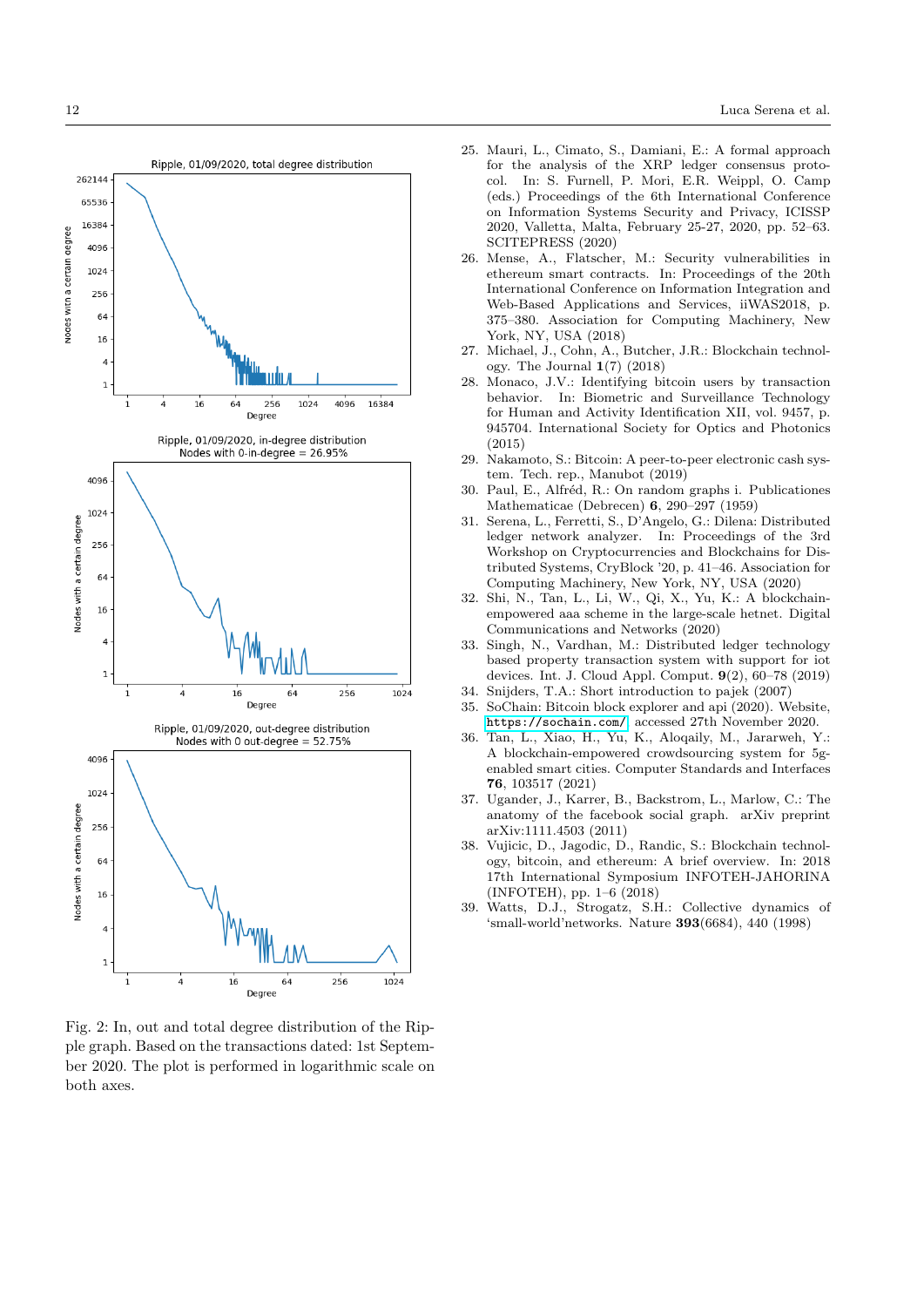Nodes with a certain degree

Nodes with a certain degree

Nodes with a certain degree

<span id="page-12-1"></span><span id="page-12-0"></span>

Fig. 3: In, out and total degree distribution of the Ripple graph. Based on the transactions dated: September 2020. The plot is performed in logarithmic scale on both axes.

Fig. 4: In, out and total degree distribution of the Bitcoin graph. Based on the transactions dated: 1st September 2020.The plot is performed in logarithmic scale on both axes.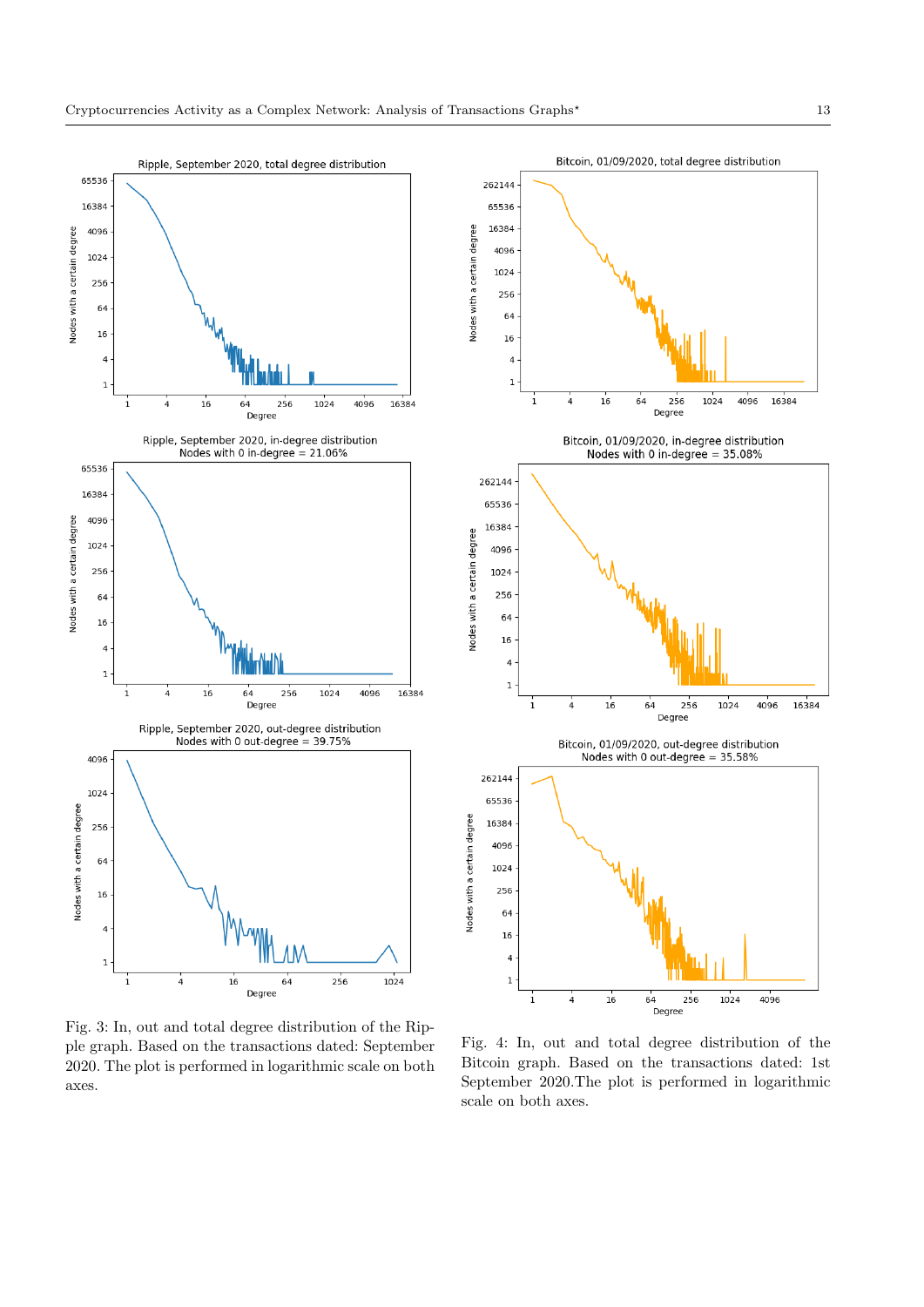<span id="page-13-1"></span><span id="page-13-0"></span>

Fig. 5: In, out and total degree distribution of the Ethereum graph. Based on the transactions dated: 1st September 2020.The plot is performed in logarithmic scale on both axes.

Fig. 6: In, out and total degree distribution of the Ethereum graph. Based on the transactions dated: September 2020. The plot is performed in logarithmic scale on both axes.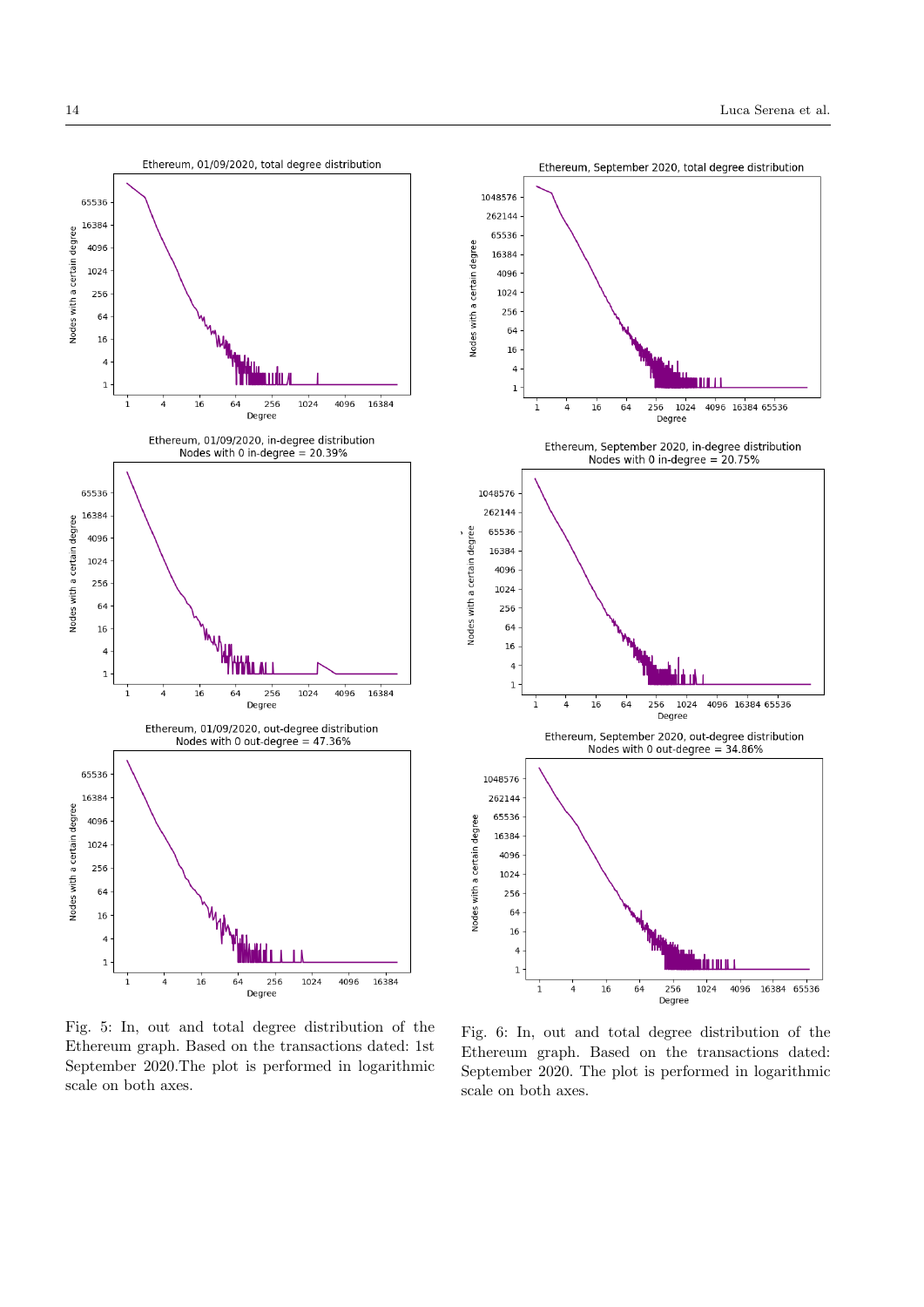<span id="page-14-0"></span>

Fig. 7: In, out and total degree distribution of the Dogecoin graph. Based on the transactions dated: 1st September 2020. The plot is performed in logarithmic scale on both axes.